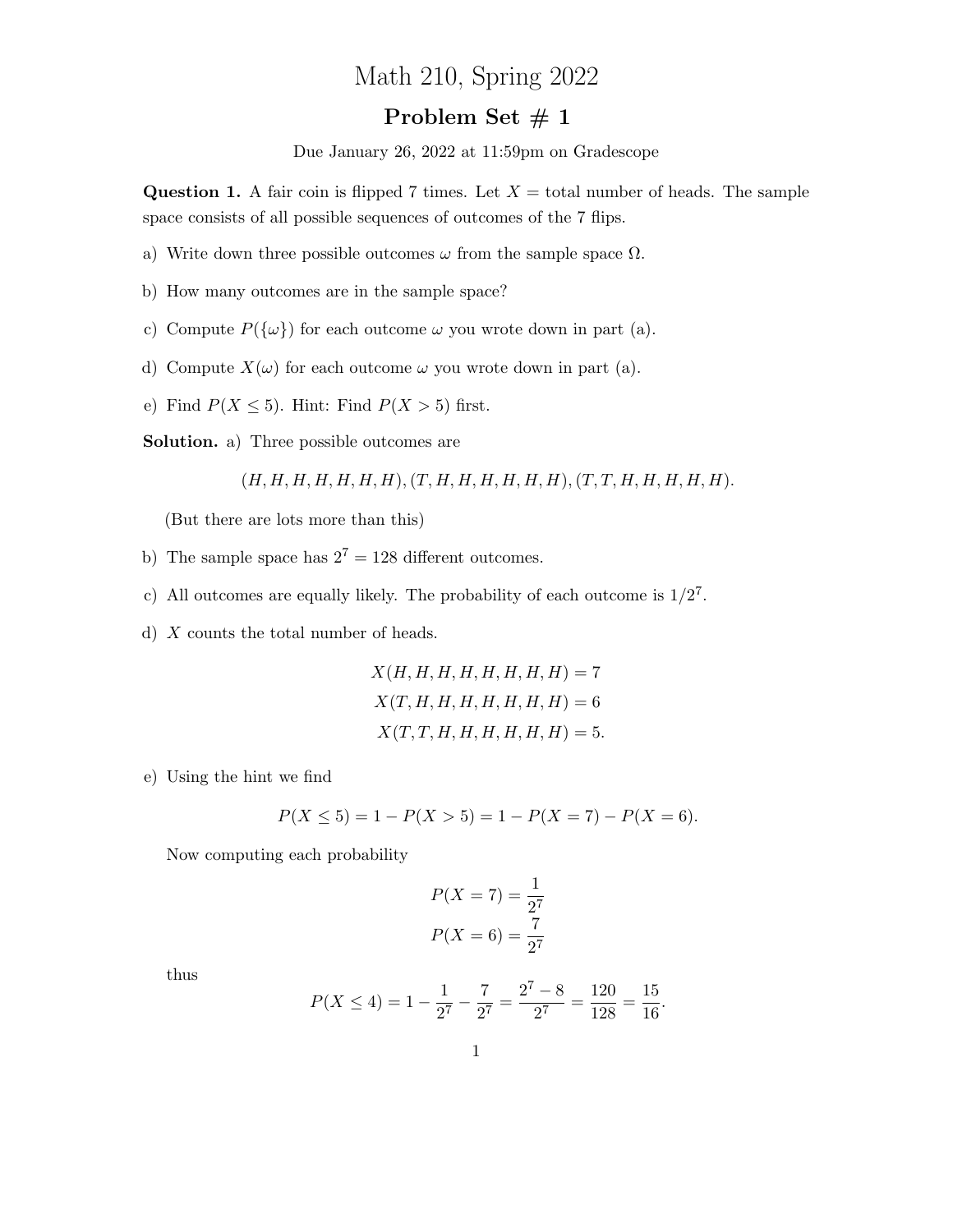Question 2. Consider a coin where the probability of heads is  $0 < p < 1$ . Do not assume  $p = 1/2$ . Flip it until the first tails occurs. Let  $X =$  number of flips needed to see the first tails.

- a) How many possible outcomes are in the sample space?
- b) Find  $P(X = 1)$ ,  $P(X = 2)$ , and  $P(X = 3)$ .
- c) Write down a formula for  $P(X = k)$ , where k is a positive integer.

Solution. a) There are infinitely many outcomes.

b)

$$
P(X = 1) = (1 - p)
$$
  
\n
$$
P(X = 2) = p(1 - p)
$$
  
\n
$$
P(X = 2) = p^{2}(1 - p).
$$

c)

$$
P(X = k) = p^{k-1}(1 - p).
$$

this is an example of what is called a geometric distribution.

**Question 3.** Recall that a *Forward Contract* with maturity  $T$  and delivery price  $K$  is an agreement that the *long party* will buy one share of stock from the *short party* at time  $T$ for price K.

For this problem, suppose  $T = 1$  and  $K = 110$ 

- a) Suppose your portfolio is long 5 forward contracts. If the stock price at time  $T = 1$  is  $S_1 = 120$ , what is the value of your portfolio at time  $T = 1?$
- b) Suppose your portfolio is short 5 forward contracts. Write the value at time  $T = 1$  as a function of the stock price  $S_1$ .
- c) Suppose your portfolio is short 5 forward contracts and long 5 shares of the stock. Write the value at time  $T = 1$  as a function of the stock price  $S_1$ .
- **Solution.** a) With  $S_1 = 120$  and  $K = 110$ , each long forward contract will pay out  $S_1 - K = 120 - 110 = 10$ . Since your portfolio consists of 5 long forward contracts, it is worth  $5 * 10 = 50$ .